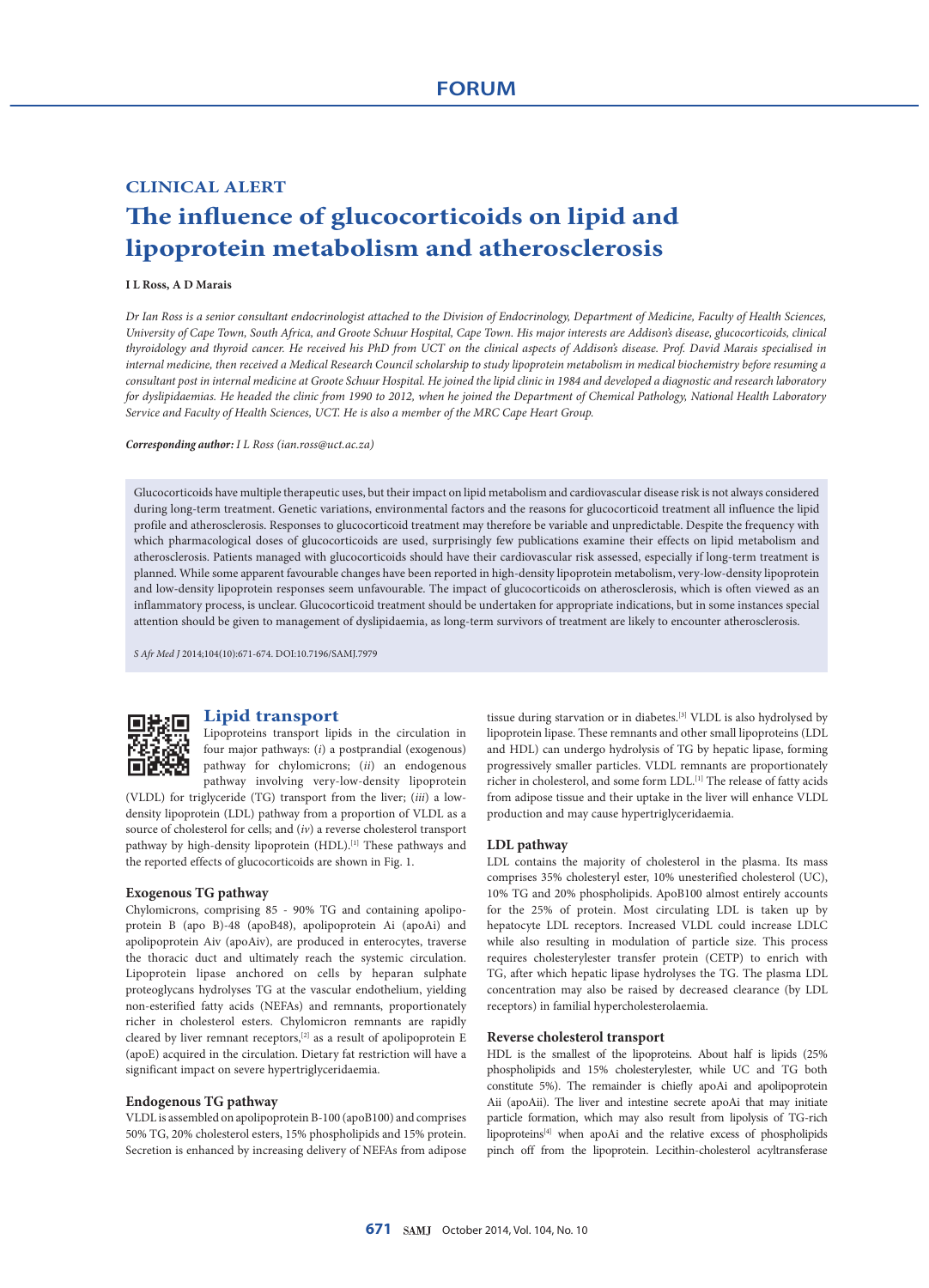

Fig. 1. Schematic view of lipoprotein metabolism including the effects of glucocorticoids. Adapted with *permission from Marais.[1] (ABCA1 = adenosine binding cassette transporter A1; apoE = apolipoprotein E; Ai = apolipoprotein Ai; BA = bile acid; B100 = apolipoprotein B100; C = cholesterol; CE = cholesteryl ester; CETP = cholesterylester transfer protein; CM = chylomicron; Cii = apolipoprotein Cii; FA = fatty acids; HDL2 = high-density lipoprotein 2; HDL3 = high-density lipoprotein 3; HL = hepatic lipase; TG = triglyceride; LDL = low-density lipoprotein; LDLR = LDL receptor protein; LPL = lipoprotein lipase; LRP = low-density lipoprotein receptor protein; LCAT = lecithin cholesterol acyltransferase; SRB1 = scavenger receptor B1; VLDL = very-low-density lipoprotein.)*

(LCAT) esterifies UC, using long-chain fatty acids from phospholipids. Cholesteryl esters migrate to the core, forming more mature spherical particles (HDL3) and later larger and less dense HDL. CETP transfers cholesteryl ester from HDL2 to TG-rich lipoproteins, permitting delivery of cholesterol to the liver, and in exchange HDL receives TG.<sup>[4]</sup> Hepatic lipase hydrolyses TG, regenerating smaller HDL3 particles. Exchange of TG into LDL similarly produces smaller particles. In HDL, esterification of UC permits more UC to be accepted from cells or other lipoproteins. HDL delivers cholesterol directly to the liver, leading to its excretion in bile<sup>[5]</sup>

# **Lipid and lipoprotein changes with corticosteroids**

Dyslipidaemia, hyperglycaemia and hypertension are the most significant cardiovascular adverse effects resulting from glucocorticoid therapy,<sup>[6]</sup> but mechanistic insights are incomplete. Documented changes in human lipid profiles on varying doses of prednisone<sup>[7-10]</sup> include elevated VLDL, TG and LDL cholesterol, and either increased or decreased HDL cholesterol.

## **Animal studies of lipid changes in steroid use**

Hydrocortisone (single dose) administered to rabbits with atherosclerosis raised TG but not total cholesterol (TC),<sup>[11]</sup> suggesting increased VLDL production or possibly decreased metabolism. In rats, dexamethasone and triamcinolone (but not hydrocortisone) increased plasma TC and TG.[12] Hydrocortisone administered to rats at 100 µg/g of body mass reduced TC. Hydrocortisone, triamcinolone and dexa methasone increased apoAi, with the greatest increases documented for triamcinolone and dexamethasone. Dexamethasone raised apoAiv the most, and triamcinolone caused the greatest increase in apoE, yet reductions in apoE levels occurred in rats receiving hydrocortisone.<sup>[12]</sup> Methylprednisone administered to normal rats for 8 days increased TG and almost doubled TC,<sup>[13]</sup> probably owing to a reduction in lipoprotein lipase activity and decreased HDL cholesterol.<sup>[14]</sup> ApoE decreased with hydrocortisone, either as a result of less hepatic secretion or increased catabolism of apoE-containing lipoproteins, but lower production of apoE by extrahepatic tissues has also been proposed.<sup>[15]</sup> The brain, spleen and kidney produce apoE, aiding redistribution of cholesterol from cells with an excess of cholesterol to those requiring it.<sup>[15]</sup> ApoAi increased with most glucocorticoids, but especially with triamcinolone and dexamethasone, resulting in increased HDL cholesterol.<sup>[12,15]</sup> Hepatic apoAi mRNA increased in cultured rat hepatocytes exposed to glucocorticoids.[16] Transient down-regulation of LDL receptors in rats followed methylprednisolone administration, accounting for elevated LDL and TC.<sup>[17]</sup> Overall, animal models illustrate marked effects on HDL and some adverse effects on LDL, as well as differences between the drugs.

# **Human studies with glucocorticoids**

The impact of glucocorticoid hormones on lipoprotein metabolism can be examined in normal variation, acute and chronic dosing, replacement therapy, and hypercortisolism. Positive correlations exist between LDL cholesterol and endogenous plasma cortisol in healthy men aged between 52 years and 67 years.[18] Glucocorticoids alter plasma lipids within 14 days.<sup>[10]</sup> Acute effects of 3 mg dexamethasone (twice daily simulating acute stress) in young men included lower highly sensitive C-reactive protein levels and increased HDL cholesterol; LDL cholesterol, NEFA and TG were not altered.<sup>[19]</sup> Glucocorticoids reduce hepatic lipase and CETP, resulting in elevated HDL cholesterol after cardiac transplantation.<sup>[20]</sup> In the third National Health and Nutrition Examination Survey, glucocorticoid use was associated with higher HDL and lower TC/HDL cholesterol ratios.[21] Both glucocorticoid use and endogenous hypercortisolism (Cushing's disease) resulted in elevated TC and LDL cholesterol. Glucocorticoid replacement in hypopituitary patients lowered VLDL, LDL cholesterol, LCAT and CETP.

Based on animal and human studies, exposure to glucocorticoids may produce either increased or decreased HDL cholesterol. Changes in reverse cholesterol transport or other effects may modulate atherosclerosis. Some studies corroborate up-regulated hepatic LDL receptor activity, explaining a decrease in LDL cholesterol. While glucocorticoids are known to have pleiotropic actions on physiological and pathological processes, lipoprotein responses and homoeostasis are varied, but are potentially atherogenic (Table 1).

Hypercortisolism stimulates the production of VLDL.<sup>[6]</sup> Subclinical Cushing's syndrome has been associated with dyslipidaemia. Rheumatoid arthritis sufferers frequently have high TC and LDL cholesterol and decreased HDL cholesterol. Untreated rheumatoid arthritis patients may have lower HDL cholesterol levels relating to inflammation and acute-phase response. Treatment with glucocorticoids may dampen inflammation favourably, though this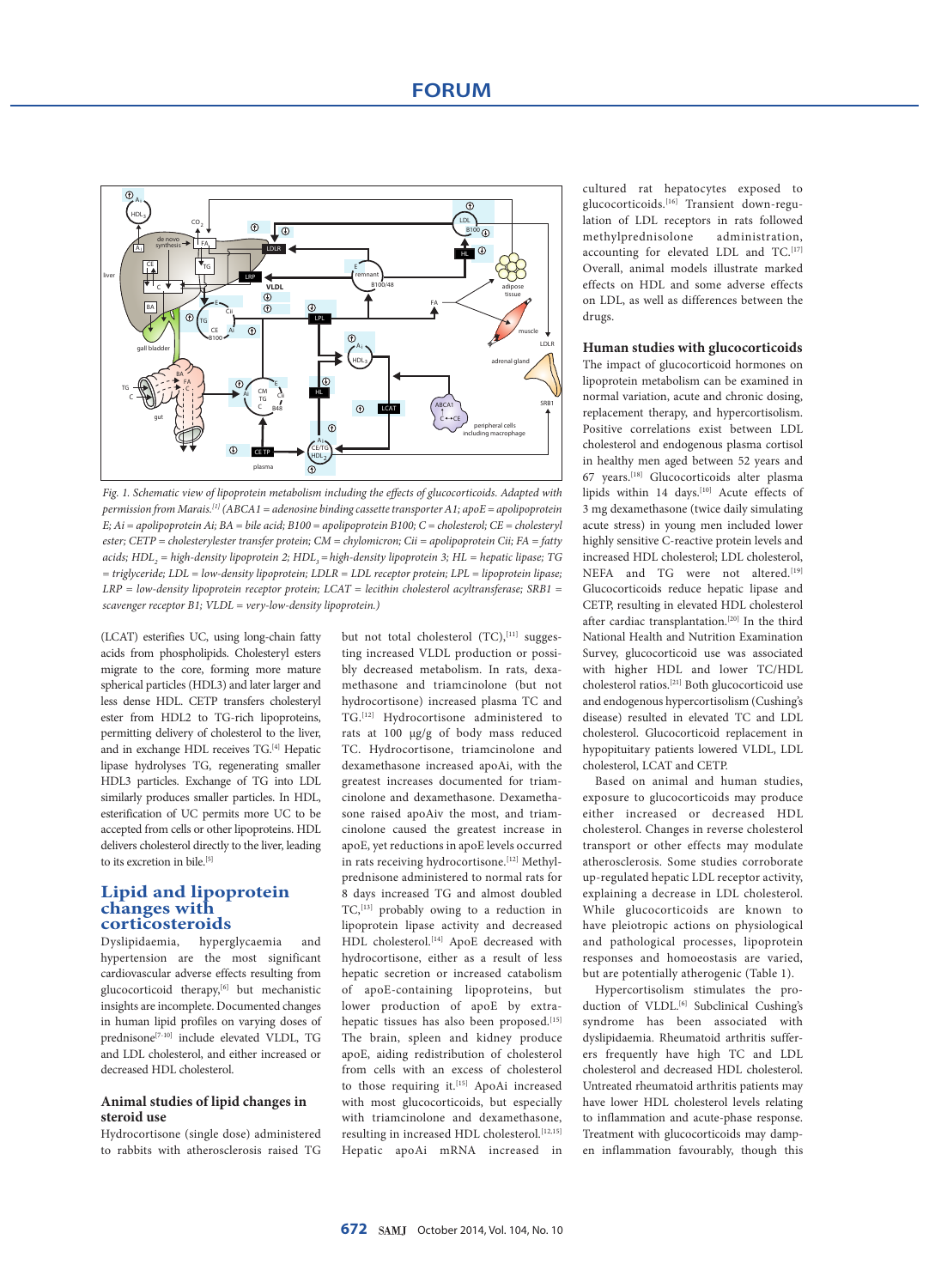|  |  | Table 1. Changes in lipid and lipoprotein metabolism attributable to glucocorticoid treatment |
|--|--|-----------------------------------------------------------------------------------------------|
|  |  |                                                                                               |

| Lipid parameter                                          | <b>Increase</b>                                                                                                                        | No change                                                              | Decrease                                    |
|----------------------------------------------------------|----------------------------------------------------------------------------------------------------------------------------------------|------------------------------------------------------------------------|---------------------------------------------|
| TC (composite of all<br>lipoproteins)                    | Methyl-prednisolone administered for 8 days<br>raised total cholesterol. Over-replacement of<br>hypopituitary patients                 | In response to<br>glucocorticoids in rats                              | In hypopituitary individuals                |
| VLDLC (reflects most of fasting<br>plasma TG)            | Rabbits: increased TG by 80%; increased<br><b>VLDLC</b>                                                                                | A short-term study showed<br>no change in VLDL with<br>glucocorticoids | Hydrocortisone in<br>hypopituitary patients |
|                                                          | Rodent increased VLDL size                                                                                                             |                                                                        |                                             |
|                                                          | Decreased lipoprotein lipase activity<br>responsible for increased TG                                                                  |                                                                        |                                             |
|                                                          | Remarkably supraphysiological doses used                                                                                               |                                                                        |                                             |
| LDLC (bulk of plasma<br>cholesterol in humans)           | Reduction in LDL-receptor mRNA                                                                                                         | One study with<br>dexamethasone showed a<br>neutral effect on LDLC     | Corticotrophin decreased<br>LDLC and apoB   |
|                                                          | Human plasma cortisol proportional to<br>LDLC: human study, Cushing's disease                                                          |                                                                        |                                             |
| LDL particle size                                        | Increased small dense LDL                                                                                                              |                                                                        | Decreased small dense LDL                   |
| HDLC (contains apoAi and<br>substrate for LCAT and CETP) | Low-dose glucocorticoid in women with<br>rheumatoid arthritis: apoAi unchanged, but<br>HDLC increased by 15%                           |                                                                        | Promotes atherogenic ratio                  |
|                                                          | ApoAi increased by 18% and HDLC<br>increased by 28% following prednisone after<br>2 weeks                                              |                                                                        |                                             |
|                                                          | ApoAi increased with hydrocortisone,<br>triamcinolone and dexamethasone variably<br>but only dexamethasone increased apoAiv<br>in rats |                                                                        |                                             |
|                                                          | ApoAi increased after exposure to<br>dexamethasone                                                                                     |                                                                        |                                             |
|                                                          | Increase of HDLC by 10%                                                                                                                |                                                                        |                                             |
|                                                          | Increased phospholipids, only esterified<br>cholesterol and apoE, reduced CETP and<br>hepatic lipase, LCAT unchanged                   |                                                                        |                                             |
|                                                          | ApoAi significantly higher atheroprotective<br>ratios in the elderly                                                                   |                                                                        |                                             |
|                                                          | Increased after corticotrophin and<br>dexamethasone in healthy humans                                                                  |                                                                        |                                             |
|                                                          | In human hypopituitary patients                                                                                                        |                                                                        |                                             |

TC = total cholesterol; VLDLC = very-low-density lipoprotein cholesterol; TG = triglycerides; VLDL = very-low-density lipoprotein; LDLC = low-density lipoprotein cholesterol;<br>LDL = low-density lipoprotein; apo B = apolipop

may not apply to atherogenesis.[7] A meta-analysis found an increase of cardiovascular and cerebrovascular disease by 59% and 50%, respectively, compared with the general population. Accelerated atherosclerosis in systemic lupus erythematosus has been attributed to the disease or to glucocorticoid therapy.

Hypopituitary patients on replacement therapy (hydrocortisone, thyroxine and sex steroids) are subject to increased morbidity and mortality from accelerated atherosclerosis. Optimally replaced patients had adverse lipid profiles, with increased TG, TC and LDL cholesterol compared with controls. Daily hydrocortisone supplementation of less than 20 mg/d in growth hormonereplaced patients had the least metabolic consequences.

# **Clinical approach to glucocorticoid treatment**

Doctors considering glucocorticoid treatment in patients with chronic disorders should be aware that cardiovascular risk may increase. Chronic inflammatory conditions can predispose to vascular disease, and treatment may aggravate risk through dyslipoproteinaemia or other mechanisms. Until further studies inform otherwise, prevailing guidelines should be followed. Risk calculations based on clinical parameters and lipid profiles as suggested guidelines offer the best guidance on the threshold for treatment, but may not be accurate. The premorbid lipid profile as well as levels during the illness may guide management. Exercise and dietary recommendations should be the norm.